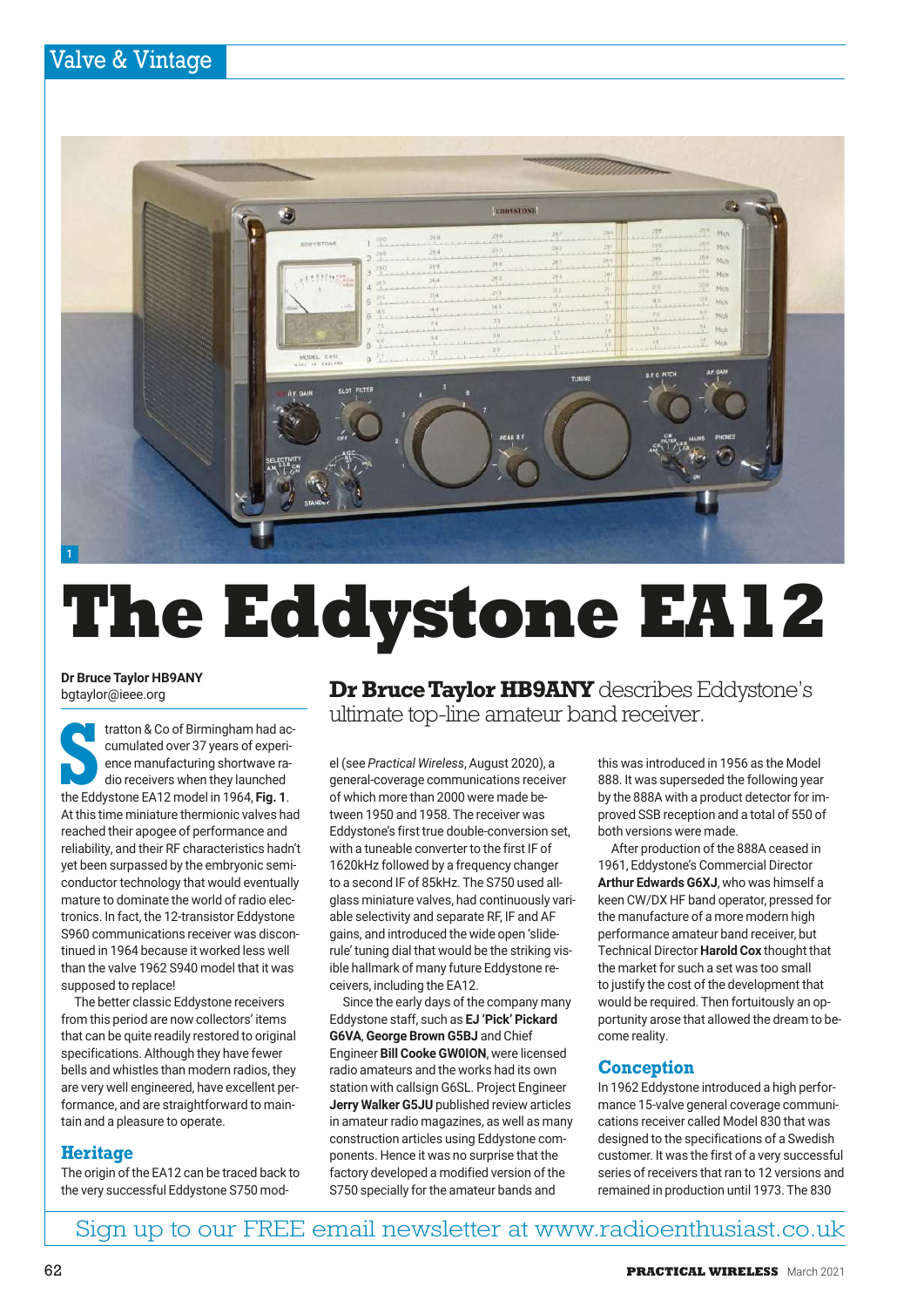**Fig. 1: The EA12 has a wide range of features for AM, SSB and CW reception. Fig. 2: The heart of the EA12 is a diecast coil box carrying the RF stages, flanked by two subchassis and secured to a sturdy front panel. Fig. 3: The date of manufacture can be deduced from the EA12 Serial No. Fig. 4: The ratio arm (arrowed) produces a near-linear frequency tuning scale.**

was a versatile but expensive double-conversion superhet with tuneable first and second local oscillators. The first LO was the main tuning control, giving coverage from 300kHz to 30MHz in nine switched ranges. The second LO was used for incremental tuning over a range of **±**100kHz around the first IF of 1350kHz, with conversion to the second IF of 100kHz. The main tuning rate was 250kHz per revolution at 30MHz, while the incremental tuning rate was about 10kHz per revolution, independent of the input frequency.

Edwards realised that if the incremental tuning range of the 830 were increased to 600kHz, then it would be possible to use it to cover the six major (pre-WARC) amateur bands by selecting nine crystal-controlled frequencies for the first LO. (10m being covered in four ranges). The incremental tuning then became the main tuning of the receiver, covering a first IF range of 1.1 to 1.7MHz. In addition to high stability, the low-noise crystal first LO reduces the intermodulation distortion, while the second LO range of 1.0 to 1.6MHz is one over which very high stability is readily achieved.

Thus, the EA12 concept was born, and its 830 foundation was enhanced with several technical refinements of particular value to radio amateurs and SWLs. In spite of the high retail price of up to £185 (over £3000 in today's money) the receiver proved popular and during a five-year period well over 350 sets were sold.

#### **Production**

The date of manufacture of an EA12 can be deduced from the Serial No. stamped on a plate affixed to the rear panel next the antenna socket, **Fig. 3**. The first letter of the prefix (A to L) indicates the month from January to December, while the second letter (P to U) indicates the year from 1964 to 1969. For example, Serial No. FS0226 was made in June 1967 and I received it in November of that year. The original Plessey electrolytic HT smoothing capacitors carry their date of manufacture.

Many earlier Eddystone receiver models were identified by an 'S' number, such as S640 and S750. (The 'S' stood for 'specification', not for 'Stratton'). In the factory, the EA12 was designated S923 but the final







catalogue prefix EA stands for 'Eddystone Amateur'. The number 12 is arbitrary. The receiver has 13 valves but Harold Cox, who had the final say on Model Nos, thought that 12 was more propitious.

#### **Design**

I've provided a high-resolution PDF of the original EA12 circuit diagram for download here:

https://tinyurl.com/y5x5vq8d

and a list of circuit revisions from December 1966 is provided here: https://tinyurl.com/y46a42ux

The receiver is built around a diecast coil box, which carries the RF amplifier, both LOs and the mixers. This is attached to a sturdy front panel and flanked by two subchassis; with the power supply, BFO/SSB detector and its associated audio filter on one side and the second IF and AF amplifiers, AM detector, AGC rectifier and crystal filter on the other, **Fig. 2**.

The smooth flywheel tuning control drives a spring-loaded split-gear system to eliminate backlash and the cursor travel is about 26cm on each range. To achieve substantially straight-line frequency calibration the mechanism incorporates a linearising ratio arm, **Fig. 4**, the brainchild of Bill Cooke. The reduction ratio of 140:1 results in a tuning rate of about 12kHz per revolution of the tuning knob throughout the range. A quirk is that, as with the S640 receiver, the frequency increases from right to left on the tuning scale. The scale divisions are 10kHz apart and frequencies can be set within 1kHz when standardised with the crystal calibrator. Drift does not exceed 100Hz in any one-hour period and short-term drift is less than 20Hz for temperature changes up to 20ºC and 100Hz for a mains voltage variation of 10%.

## **Calibrator**

The crystal calibrator is a self-contained diecast module mounted on top of the first local oscillator cover, **Fig. 5**. It uses a GEC JCF/193 close tolerance 100kHz quartz crystal in an evacuated envelope and a trimmer capacitor allows the frequency to be pulled slightly to align it with an external standard. Since the first LO is crystal controlled, the harmonic output of the calibrator is injected to the second mixer by proximity coupling.

## Read more radio news and reviews at www.radioenthusiast.co.uk/news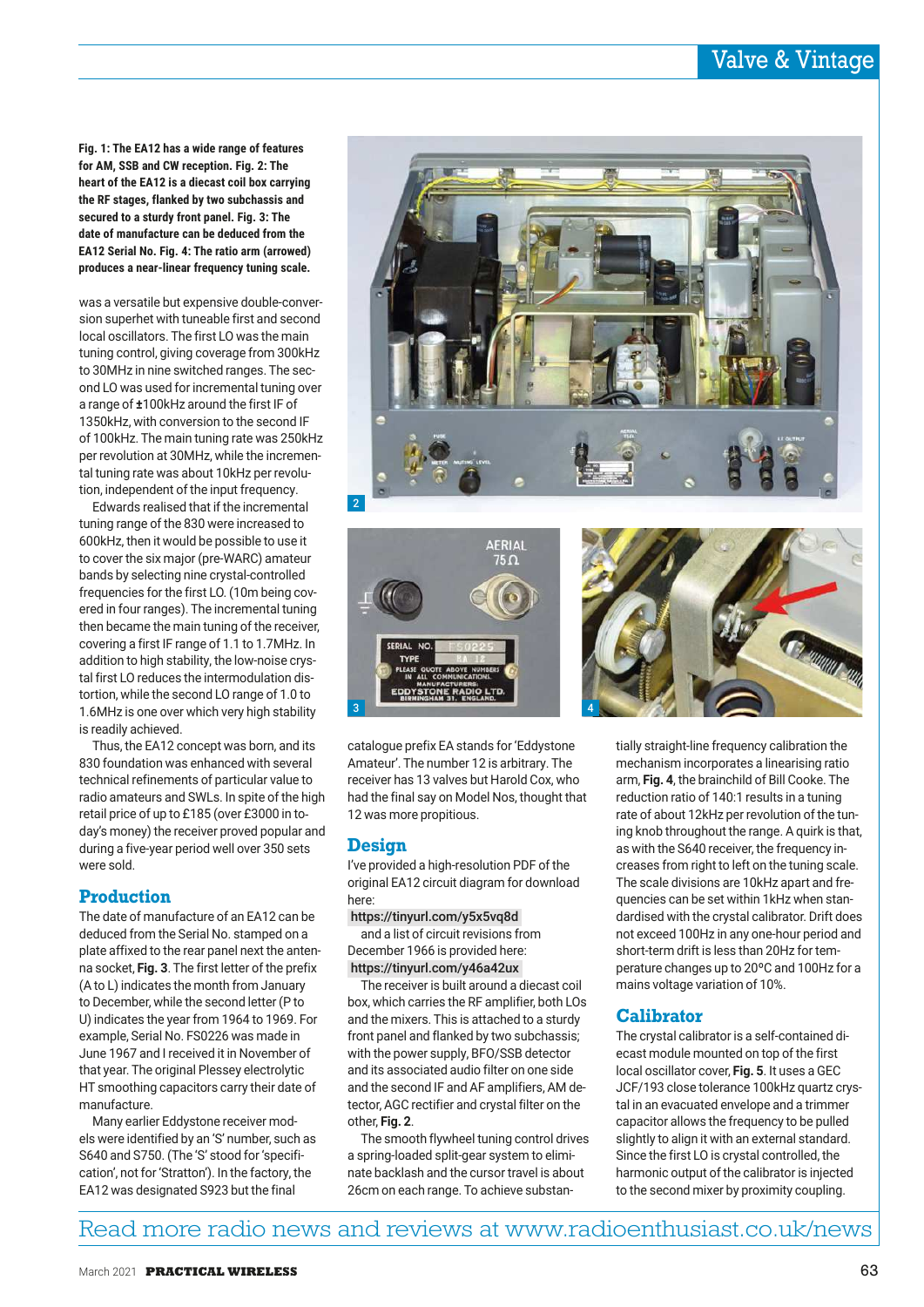As the fundamental is also fed into the second IF, the BFO doesn't need to be switched on when checking the calibration.

When the calibrator is enabled, the gain of the RF stage is reduced to avoid interference by incoming signals. Having zero-beat the calibrator signal, the cursor can then be moved slightly by a mechanical shift control to align it exactly with the appropriate 100kHz division on the tuning dial. As the calibration signal is introduced at the first IF, it corrects for all the bands at the same time.

On the LF bands, there can be some leakage of the harmonics of the crystal calibrator into the first mixer. As a result of the slight inaccuracy in the frequency of the first LO crystals, this can result in a constant low-pitched beat being heard in the background when tuned to a crystal check frequency. The error is typically of the order of 100Hz, well within the specified accuracy of the receiver.

## **RF stages**

To prevent breakthrough at the first IF, the signal input from the antenna is first passed through a multi-pole highpass filter with an input impedance of 75Ω that attenuates signals below 1.7MHz by at least 90dB. The RF amplifier uses a frame-grid ECC189 doubletriode in a cascode (grounded-cathode/ grounded-grid) circuit. This has improved signal-to-noise performance on 10m and 15m and provides greater protection against cross modulation and blocking than the 6BA6 pentode amplifier of the S750 and 888A.

The three signal frequency circuits are tuned by a front-panel 'Peak RF' control that is independent of the main tuning. The control has a two-to-one reduction drive and its coverage is restricted to 600kHz except on 10m, where the tuning range is extended to 2MHz to allow coverage of the whole band with a single set of coils.

Oscillator injection from the crystal controlled first LO is on the high side of the signal frequency on all ranges, so that the IF spectrum is a mirror image of the input spectrum. On the lower four frequency ranges injection is at the fundamental crystal frequency, while on the five ranges covering 10m and 15m the triode section of the first mixer acts as a frequency doubler. The HT supply to the crystal oscillator and the amplifier/doubler is stabilised, while that to the tuneable second LO is not. This surprising arrangement was found to reduce the frequency change with variation in mains voltage. The drift produced by a change in the HT voltage is compensated by that caused by the corresponding change in heater voltage! Replace the EC90 oscillator valve V5 in the event of any significant drift or chirp.

## **100kHz IF Amplifier**

The second IF stage of the EA12 has seven tuned circuits in addition to a crystal filter with preset phasing for CW reception. In the S750 and 888 models, Eddystone used a technique pioneered in Hammarlund Super-Pro receivers that allows the selectivity to be varied by a front panel control that alters the coupling between the primary and secondary windings of the second and third IF transformers. In the EA12, this mechanism is applied to three IF transformers instead of two, **Fig. 6**. The selectivity control has detents at bandwidths of 6kHz for AM, 3kHz for SSB and 1.3kHz for CW. Rotating the control further switches in the crystal filter, reducing the bandwidth to 50Hz. IF breakthrough attenuation is greater than 110dB on all ranges and the change of IF centre frequency when the selectivity is varied is negligible.

Another front panel knob controls a slot filter whose narrow 'T' notch can be positioned at any point in the IF passband. With a rejection of over 40dB, the filter is very effective in removing an interfering heterodyne. When receiving SSB signals and not required for interference suppression, it can be used to steepen the carrier side of the passband. Exalted carrier reception of an AM signal is also possible by using the filter to notch out the carrier and taking it as an SSB signal using the BFO. When set 'off', the slot is positioned slightly more than 3kHz from the centre frequency.

A low impedance IF output is provided at a coax socket at the rear of the receiver for use with the Eddystone EP20 panoramic display or ancillary units for decoding digital modes. The sweep width of the EP20 can be reduced to 100Hz for detailed spectral analysis but the maximum display bandwidth is limited by the selectivity of the IF channel to 6kHz.

#### **S-Meter**

A feature of the EA12 is the large S-meter fitted on the front panel behind the glass window, **Fig. 7**. 'S1' on the scale corresponds to an input of 2µV at the antenna socket and each division represents a 6dB change in input signal level. This differs from the external Model 669 S-meter used with many earlier Eddystone receivers, which is calibrated at a generous 4dB per S point, allegedly because Harold Cox thought it would make the sets look more sensitive than they really were!

A potentiometer on the rear panel of the EA12 allows the S-meter to be zeroed with a non-inductive 75Ω resistor connected to the antenna socket. Damping resistors are included across the primary windings of some of the tuned circuits coupling the cascode and first mixer stages to maintain the same calibration when changing from band to

band. A thermistor can be inserted between the centre tap of the HT winding and ground to prevent the S-meter hitting the end stop at power-on. The meter is controlled by the AGC level and is out of action when the AGC is switched off.

## **AGC and Noise Limiters**

With the AGC on, time constants of 150ms can be selected for AM reception or 4.5s for SSB or CW. When receiving SSB signals there is an automatic reduction in the AGC delay (the signal strength threshold at which AGC feedback begins). The AGC voltage is provided at a rear terminal for recording or control purposes, or for linking receivers for diversity reception if you have more than one of them and don't QSY often!

A rear panel control allows the muting level to be set if the standby switch is used for transmit/receive switching, or if the mute input terminal is grounded by an external relay. Alternatively, the receiver can be muted by applying a negative voltage to the AGC terminal. The voltage should be adjusted to suit the strength of the transmitted signal, since the muting level control is not active in this mode. A voltage of -50V is sufficient to mute the receiver completely. A chassis ground terminal next the antenna socket should be used to complete all such external circuits (see Fig. 3 again).

The AGC selector switch also controls the two noise limiters; a simple series diode type for AM and a double-diode clipper for SSB and CW. An internal control for the SSB/CW noise limiter allows the degree of clipping to be adjusted. Advancing the control too far will result in excessive distortion on SSB and a tendency for CW characters to run together because of the square shaping of the keying envelope. This control has no effect on the AM noise limiter.

## **AF Stages**

Separate audio filters are provided for AM and for SSB/CW signals. On AM, the response is within **±**3dB (relative to 1kHz) over the range 400-7000Hz. When receiving SSB or CW, the output from the product detector is filtered to modify the audio response to 10dB down at 500Hz and greater than 30dB down at 5kHz. When the CW audio filter is switched in, the circuit is reconfigured to use the same Mullard Vinkor ferrite pot-core inductor as a tuned audio filter with a 6dB bandwidth of 300Hz centred on 800Hz.

In addition to a front panel headphone jack, the EA12 has an internal 11cm diameter loudspeaker at the right side of the cabinet. This speaker is connected to the audio output terminals on the rear panel, which allows it to be

Sign up to our FREE email newsletter at www.radioenthusiast.co.uk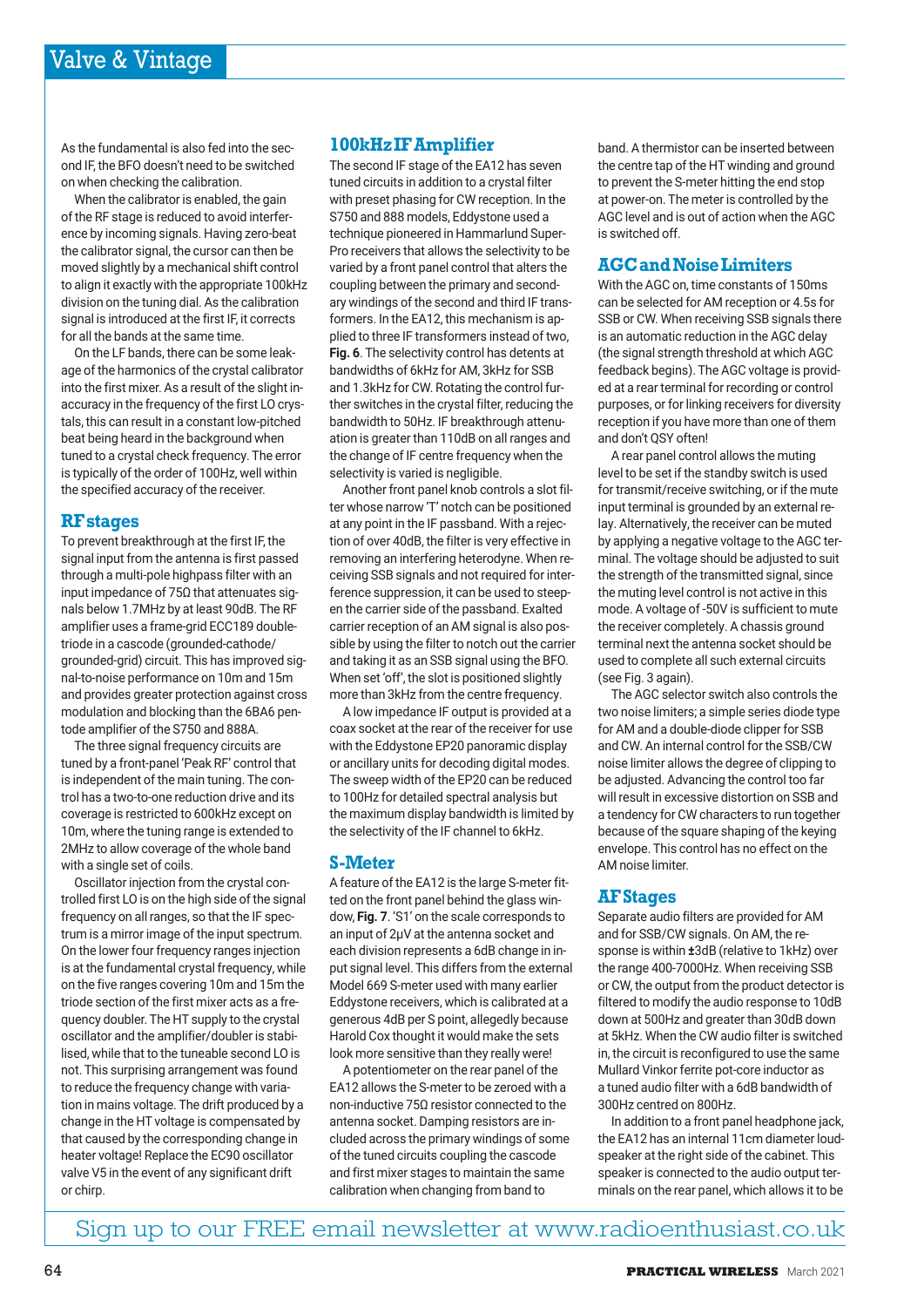





disconnected when an external loudspeaker is used. Unusually for Eddystone, the output transformer is not a potted component. The maximum audio output is 2.5W, with 5% distortion at 1W into 3Ω. A matching Type 906 plinth accessory was available that incorporates an elliptical speaker and tilts the receiver to a convenient operating angle of 13º. Unlike the diecast mounting blocks for earlier Eddystone receivers, the plinth is made of sheet steel. Hence it can easily be customised to accept additional sockets, meters, switches, or other station controls, **Fig. 8**.

#### **Restoration**

Today, EA12 receivers in good original (unmolested) condition can be purchased for around £300. If possible, the mains input connector should be procured with the set, since this is quite a rare Bulgin type with asymmetric contact diameters and a side ground clip, **Fig. 9**.

Initially it can be quite difficult to remove the close-fitting cabinet. Place the receiver face down on its handles and remove the four retaining screws. Then apply inwards and upwards glancing blows with the palms of the hands on the long sides of the case. Only if this fails, exert leverage with a screwdriver in the two slots in the leading edge of



the underside of the cabinet. Apply Vaseline around the inside edge of the front panel when reassembling.

If the receiver has not been used for many years, old lubricant should be cleaned from the tuning mechanism and the cursor slide to avoid damaging the fine 0.3mm diameter drive wire. When relubricating the moving parts with fresh light oil or grease, apply sparingly and avoid contaminating the stainless steel drive disk that forms part of the main tuning mechanism.

Unlike many earlier Eddystone models, the glass window of the EA12 can be readily extracted for cleaning without the fastidious task of dismounting the front panel. This is achieved by removing the small shaped castings at each end of the dial aperture by



**Fig. 5: The beehive trimmers for the tuneable IF are accessible at the side of the crystal calibrator module. Fig. 6: The variable selectivity control acts on all three 100kHz IF transformers. Fig. 7: The large clear S-meter is calibrated at 6dB per S point. Fig. 8: The Type 906 loudspeaker plinth can be readily customised. Fig. 9: The Bulgin EA12 mains connector is polarised by asymmetric contact diameters. Fig. 10: The 4BA bolts securing the glass retaining castings can be accessed through side slots.**

accessing their retaining bolts with a 4BA or 6.5mm spanner through rectangular cut-outs in the side panels, **Fig. 10**.

The Achilles' heel of Eddystone receivers of this vintage is not the tuning mechanism, the transformers, the controls, the crystals,

# Read more radio news and reviews at www.radioenthusiast.co.uk/news